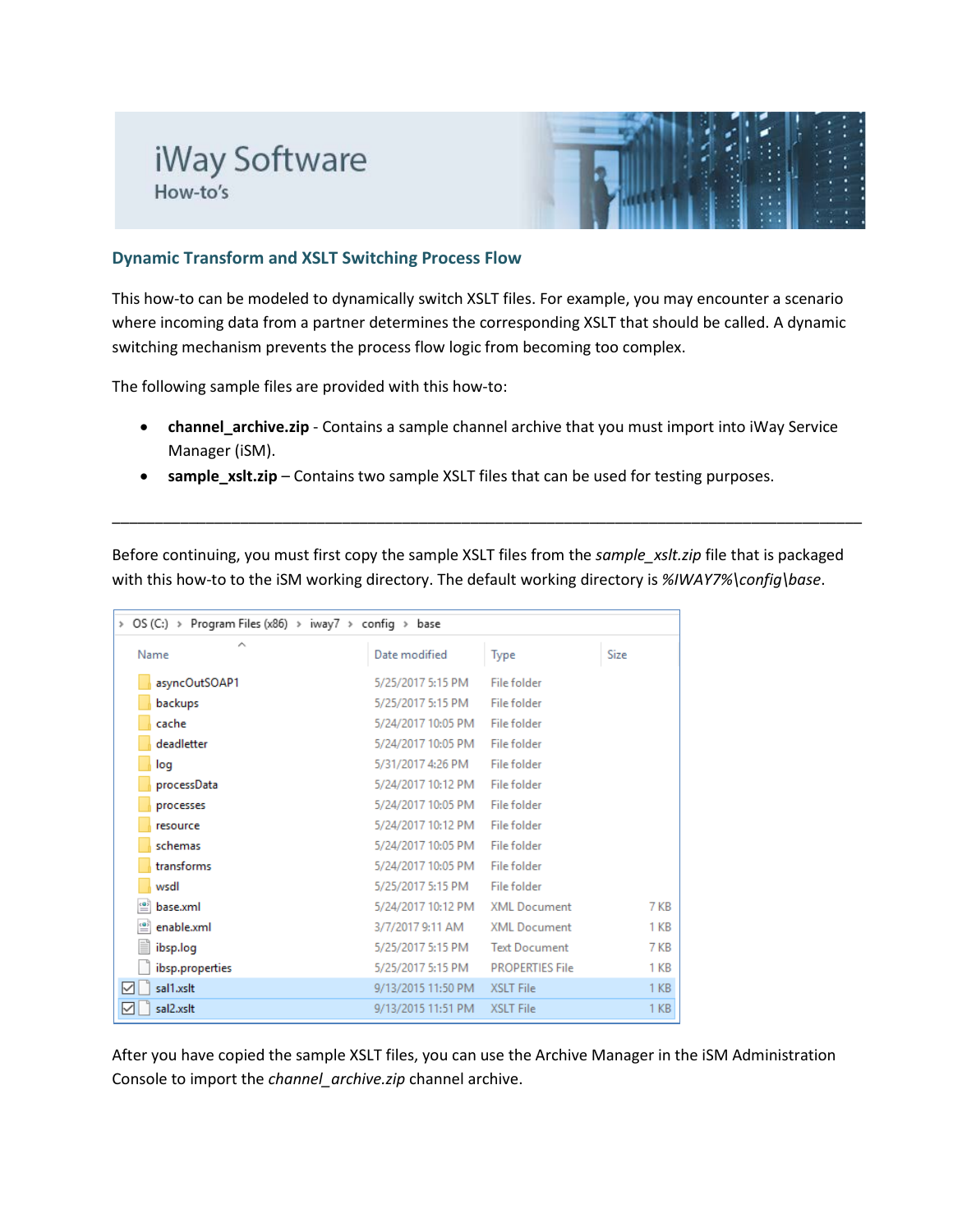| Archive Manager |  |  |  |
|-----------------|--|--|--|

| Import configuration components from a managed server or from a repository archive. To import an archive you need to first have it uploaded to<br>the server. Repository archive files can be uploaded on the Manage Archives page. |                                             |  |  |
|-------------------------------------------------------------------------------------------------------------------------------------------------------------------------------------------------------------------------------------|---------------------------------------------|--|--|
|                                                                                                                                                                                                                                     | Status of importing archive channel archive |  |  |
| <b>Success</b>                                                                                                                                                                                                                      | Successfully imported route XSLTFLOW        |  |  |
| <b>Success</b>                                                                                                                                                                                                                      | Successfully imported emitter passThrough   |  |  |
| <b>Success</b>                                                                                                                                                                                                                      | Successfully imported channel XSLTChannel   |  |  |
| <b>Success</b>                                                                                                                                                                                                                      | Successfully imported process saltestxslt   |  |  |
| <b>Success</b>                                                                                                                                                                                                                      | Successfully imported inlet XSLTInlet       |  |  |
| <b>Success</b>                                                                                                                                                                                                                      | Successfully imported register fileLocation |  |  |
| <b>Success</b>                                                                                                                                                                                                                      | Successfully imported listener fileInput    |  |  |
| <b>Finish</b><br>$<<$ Back                                                                                                                                                                                                          |                                             |  |  |

The sample XSLTChannel is structured as follows:

- Inlet (XSLTInlet), which contains a File listener called *fileInput*.
- Route (XSLTFLOW), which contains a process flow called *saltestxslt*.
- Outlet (default.outlet), which is the default outlet in iSM.

The File listener (fileInput) receives an input document (see *Sample Documents* below for testing purposes).

Note that the *Input Path* and *Destination* parameters for this File listener use Special Registers (SREGs) to define these locations, as shown in the following image.

| Listeners / fileInput<br>Listeners are protocol handlers, that receive input for a channel from a configured endpoint. Listed below are references to the listeners that are<br>defined in the registry. |                                                                                                                                                                                                                                                                                                                                                                        |  |  |
|----------------------------------------------------------------------------------------------------------------------------------------------------------------------------------------------------------|------------------------------------------------------------------------------------------------------------------------------------------------------------------------------------------------------------------------------------------------------------------------------------------------------------------------------------------------------------------------|--|--|
| <b>Component Properties</b>                                                                                                                                                                              |                                                                                                                                                                                                                                                                                                                                                                        |  |  |
| Name                                                                                                                                                                                                     | fileInput                                                                                                                                                                                                                                                                                                                                                              |  |  |
| Type                                                                                                                                                                                                     | File                                                                                                                                                                                                                                                                                                                                                                   |  |  |
| <b>Edit description</b><br>Description                                                                                                                                                                   |                                                                                                                                                                                                                                                                                                                                                                        |  |  |
|                                                                                                                                                                                                          |                                                                                                                                                                                                                                                                                                                                                                        |  |  |
| Configuration parameters for new listener of type File                                                                                                                                                   |                                                                                                                                                                                                                                                                                                                                                                        |  |  |
| Input Path *                                                                                                                                                                                             | Directory in which input messages are received. A specific file name or (DOS-style regular expression pattern) can<br>be used. If you include the suffix in the pattern (such as ab*.xml) then be sure to configure the Suffix In to allow any<br>suffix. Multiple locations can be specified, separated by "," or "," character.                                      |  |  |
|                                                                                                                                                                                                          | SREG(fileLocation.fileInput)<br><b>Browse</b>                                                                                                                                                                                                                                                                                                                          |  |  |
| Destination *                                                                                                                                                                                            | Directory into which output files are stored. Specific file name is optional. Use * in file name to be replaced by<br>timestamp, # by sequential counter. If required directories are not present at runtime, iSM will attempt to create<br>them. At runtime, if it is unclear whether path names a directory or a filename, iSM will assume the path names a<br>file. |  |  |
|                                                                                                                                                                                                          | SREG(fileLocation.fileOutput)<br><b>Browse</b>                                                                                                                                                                                                                                                                                                                         |  |  |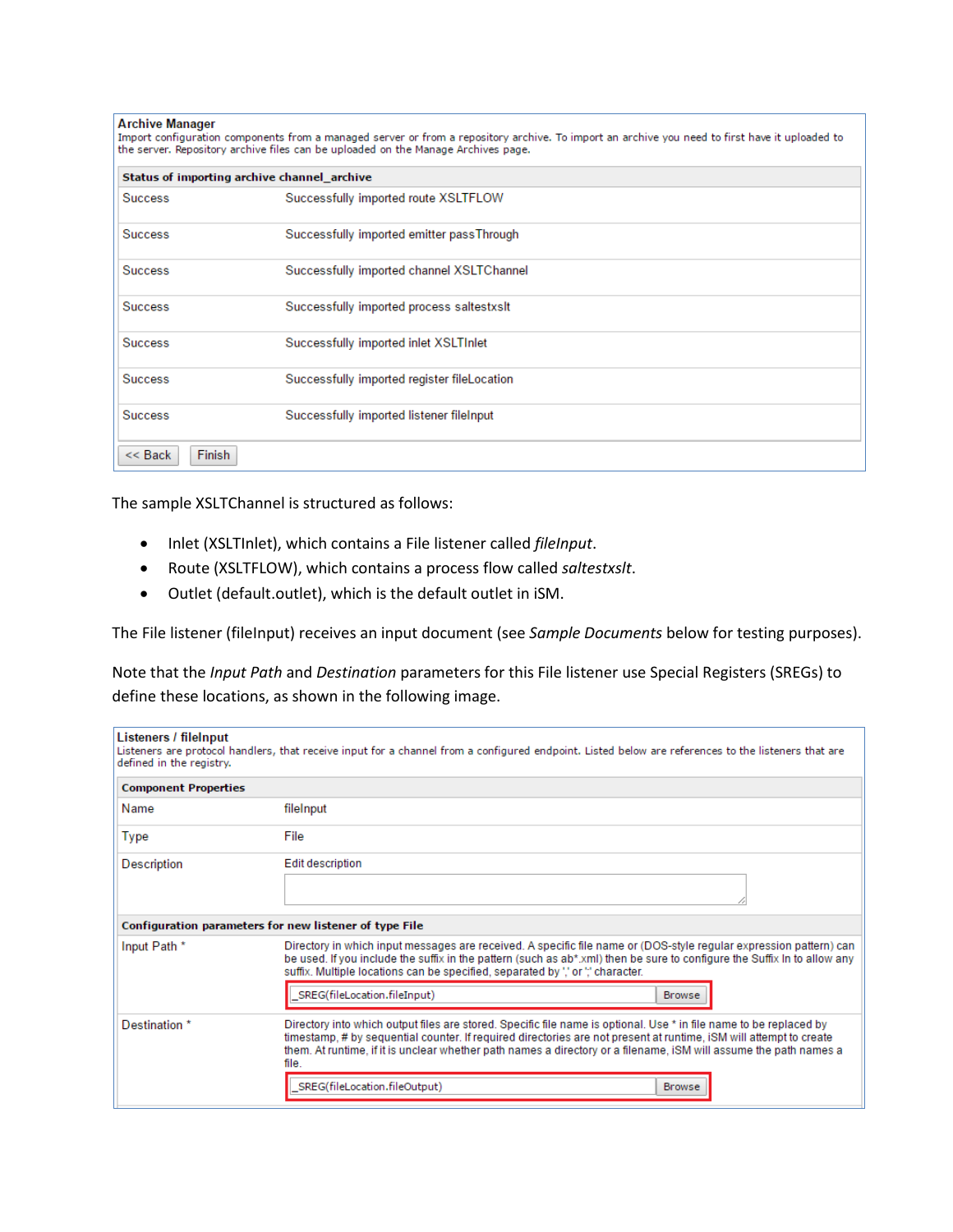The default values of these SREGs are set as follows:

• fileInput:

SREG(iwayhome)/etc/samples/manager/file1/listener.folders/pickup

• fileOutput:

SREG(iwayhome)/etc/samples/manager/file1/listener.folders/dropoff

| <b>Registers / fileLocation</b><br>Register name/value sets to be used by various conduits.<br>Register set fileLocation-<br>The table below lists the names and values of registers that belong to register set 'fileLocation'. |             |             |   |                           |                    |  |
|----------------------------------------------------------------------------------------------------------------------------------------------------------------------------------------------------------------------------------|-------------|-------------|---|---------------------------|--------------------|--|
| $\Box$                                                                                                                                                                                                                           | <b>Name</b> | <b>Type</b> |   | <b>Value</b>              | <b>Description</b> |  |
| □                                                                                                                                                                                                                                | fileInput   | string      | ▼ | SREG(iwayhome)/etc/sample |                    |  |
| O                                                                                                                                                                                                                                | fileOutput  | string      | ▼ | SREG(iwayhome)/etc/sample |                    |  |
| Add                                                                                                                                                                                                                              |             | string      | ▼ |                           |                    |  |
| Finish<br>$<<$ Back<br><b>Delete</b>                                                                                                                                                                                             |             |             |   |                           |                    |  |

You can use the iSM paths that are specified by these default values or specify your own system paths by modifying the SREGs accordingly. The preconfigured fileInput and fileOutput SREGs belong to the fileLocation register set, which is included in the sample channel archive that you imported.

The Route contains a process flow called *saltestxslt*, which has the following structure:



This process flow then invokes the SREG Service (com.ibi.agents.XDSREGAgent) to assign the value of the *XSLT (XPATH(//a))* to a SREG called *TRANSFORMXSLT*.

The data that needs to be transformed is put on the line through the Constant Service (com.ibi.agents.XDConstantAgent). This is followed by a Transform object, which references the correct XSLT to invoke through the *TRASNFORMXSLT* SREG.

For more information on the iWay services that are referenced in this how-to, see the *iWay Service Manager Component Reference Guide*.